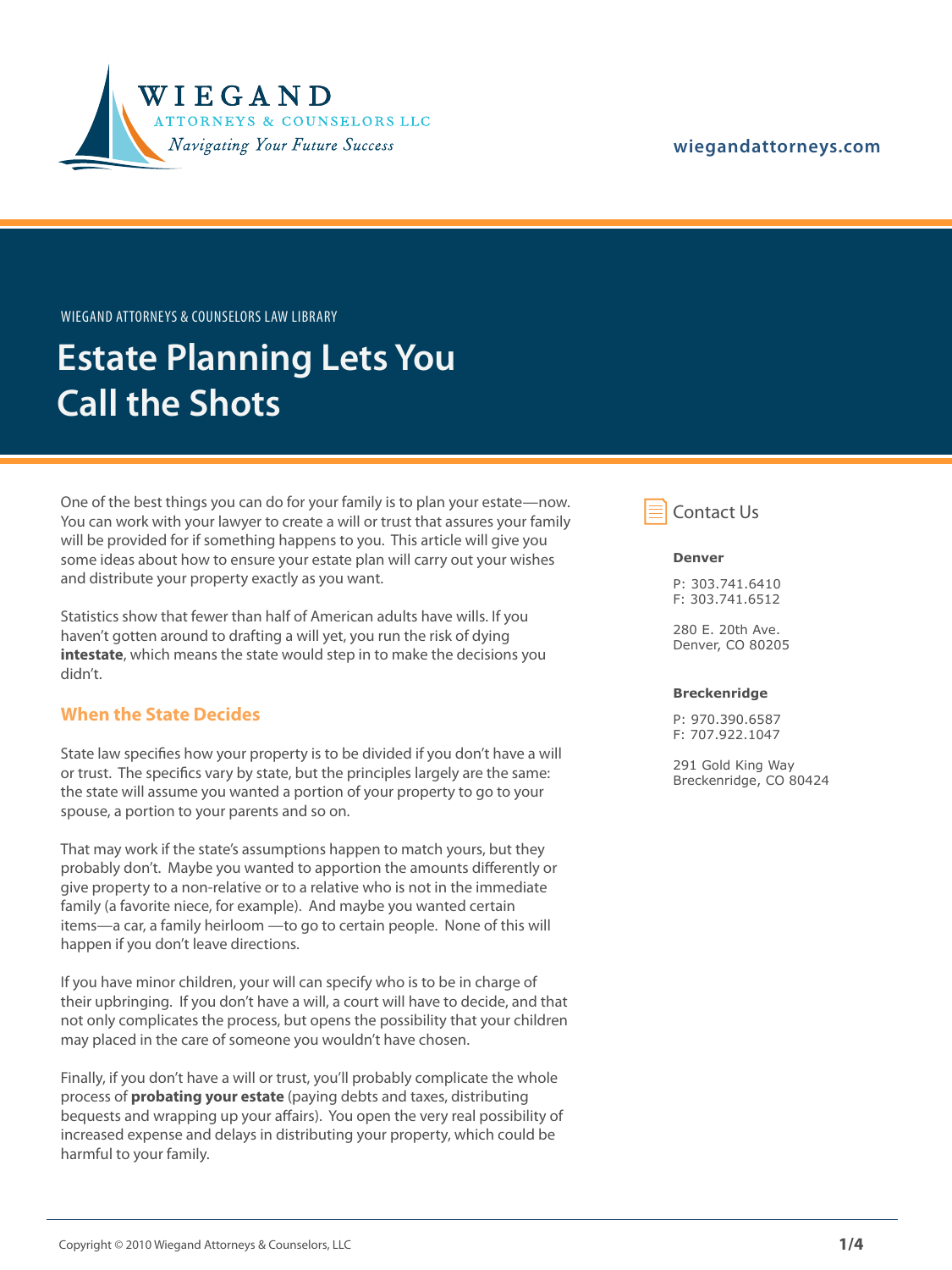## **Estate Planning Lets You Call the Shots**

## **When You Decide**

There's no set formula for what goes into a will or trust. You and your lawyer should discuss what works for your situation.

Here are some suggestions about how to handle the more common clauses of a basic will or trust, assuming the trust contains all or most of your property. This list is far from complete, but it will help you begin to plan.

### *Gifts of Property*

The core of most wills or trusts is the section where you specify which recipients are to receive your property. Be sure to identify recipients carefully, including their addresses and relationship to you, because the last thing you want is confusion about who is to receive a gift.

Be sure to anticipate changes that might take place between when you write the document and when it comes into effect. What if one of your beneficiaries dies before you? Do you want that person's gift to go to his heirs or to someone else you specify? Your will or trust can handle either alternative—but your lawyer has to know what your wishes are.

Also try to anticipate any confusion that might occur because of how you describe the gifts you're making. For example, if the specific item of property might change between the time you write the document and the time you die, you might want to be general in your phrasing. Don't specify that you're giving someone 500 shares of a particular stock (you may sell it before you die and buy something else) but rather "my stock portfolio," or a specified percentage of it, or a dollar amount of the stock you own at death.

Remember also that your property may include intangible assets such as insurance policies, bank accounts, certain employee benefits and stick options. Some of these may pass outside of your will or trust,because of how they are held (in other words, if held in **joint tenancy with right of survivorship**, the property will pass automatically to the other owner on your death). Some may pass through **beneficiary designations** (in other words, employment benefits that go to your spouse). But some may pass through your will or trust. It's important for you and your lawyer to have a complete list of all the property you own and coordinate how all of it is to be passed.

You can save on taxes by using gifts wisely. This section of your will or trust can be used to give gifts to institutions, charities and people.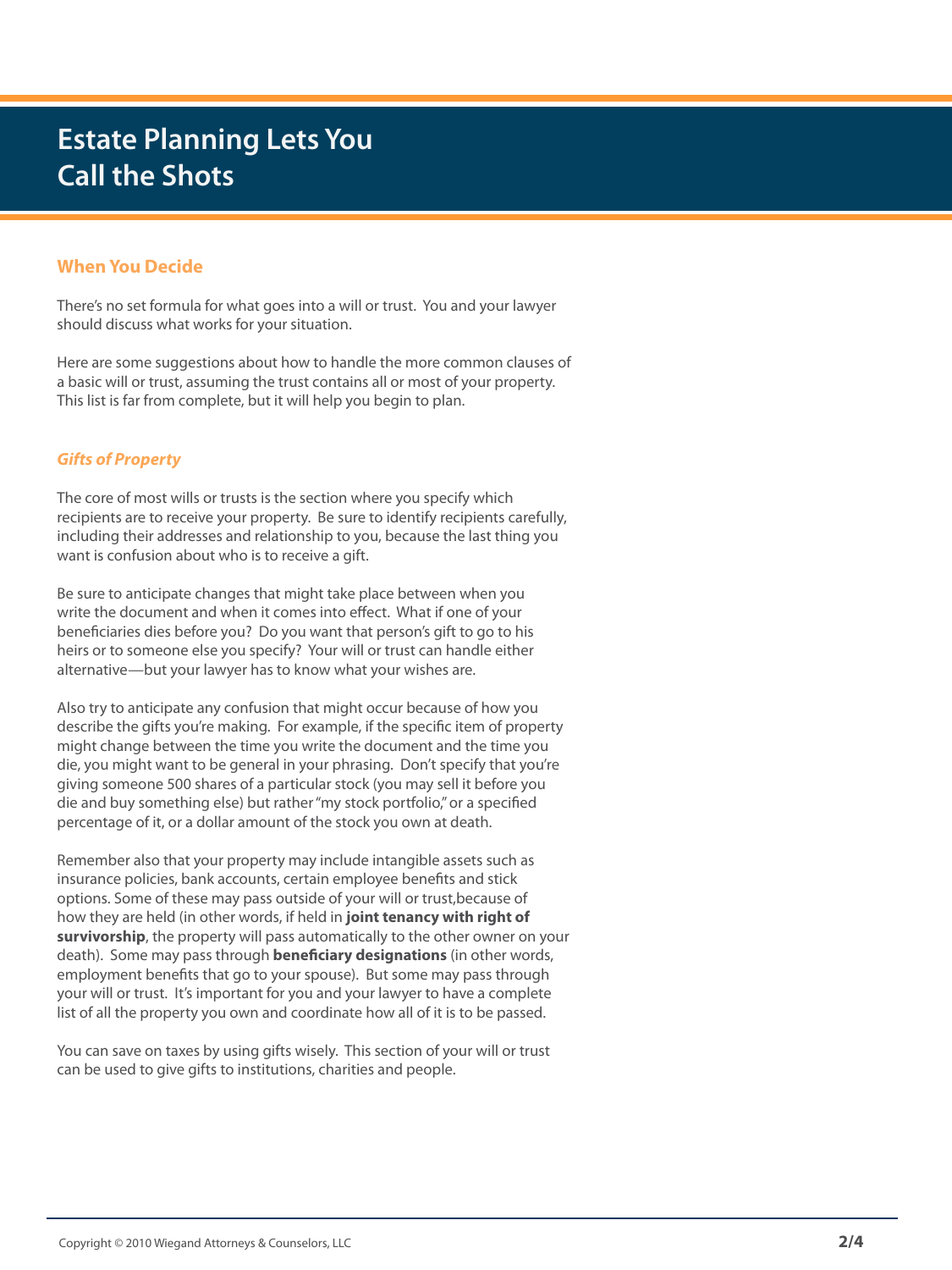## **Estate Planning Lets You Call the Shots**

### *Gifts of Real Estate*

Most people prefer that their spouses receive the family home. If it isn't held in joint tenancy, you should have instructions about what will happen to it in your will or trust.

If you die before you've paid off the mortgage on your house, your estate will normally have to pay it off. If you're afraid this will drain the estate, or if you want the recipient of the house to keep paying the mortgage, you must specify that in your will or trust.

#### *Executors / Trustees*

Your will should designate an executor and a successor in case he or she is unable to serve. (Your trust should do the same regarding its trustee.) It helps to spell out certain powers the executor can have in dealing with your estate: to buy, lease, sell and mortgage real estate; to borrow and lend money; to exercise various tax options. Giving the executor this kind of flexibility can save months of delay and many dollars by allowing him or her to cope with unanticipated situations.

#### *Residuary Clauses*

This is one of the most crucial parts of a will, covering all the assets not specifically disposed of in the will or elsewhere. This is important because you may accumulate assets after you write your will, and if you haven't specifically given an asset to someone, it won't pass through the will. A **residuary clause**  can give all such property to one or more beneficiaries. (If your will omits a residuary clause, the assets not left specifically to anyone would pass on through the intestate succession laws – often after long delays and extensive court involvement.)

#### *Testamentary Trusts*

You can set up a trust in your will ( a **testamentary trust**), or have your will direct funds from your estate into a trust you had previously established (your will would then be a **pourover will**). You would normally do so in a separate clause in your will.

### **Will or Trust?**

You probably have a pretty good idea of what a will does. In legal terms, it's a revocable document—which means that it can be altered as circumstances or your mind change—by which you transfer your property at death and designate someone to carry out your wishes. Wills have been around at least since the time of the ancient Egyptians.